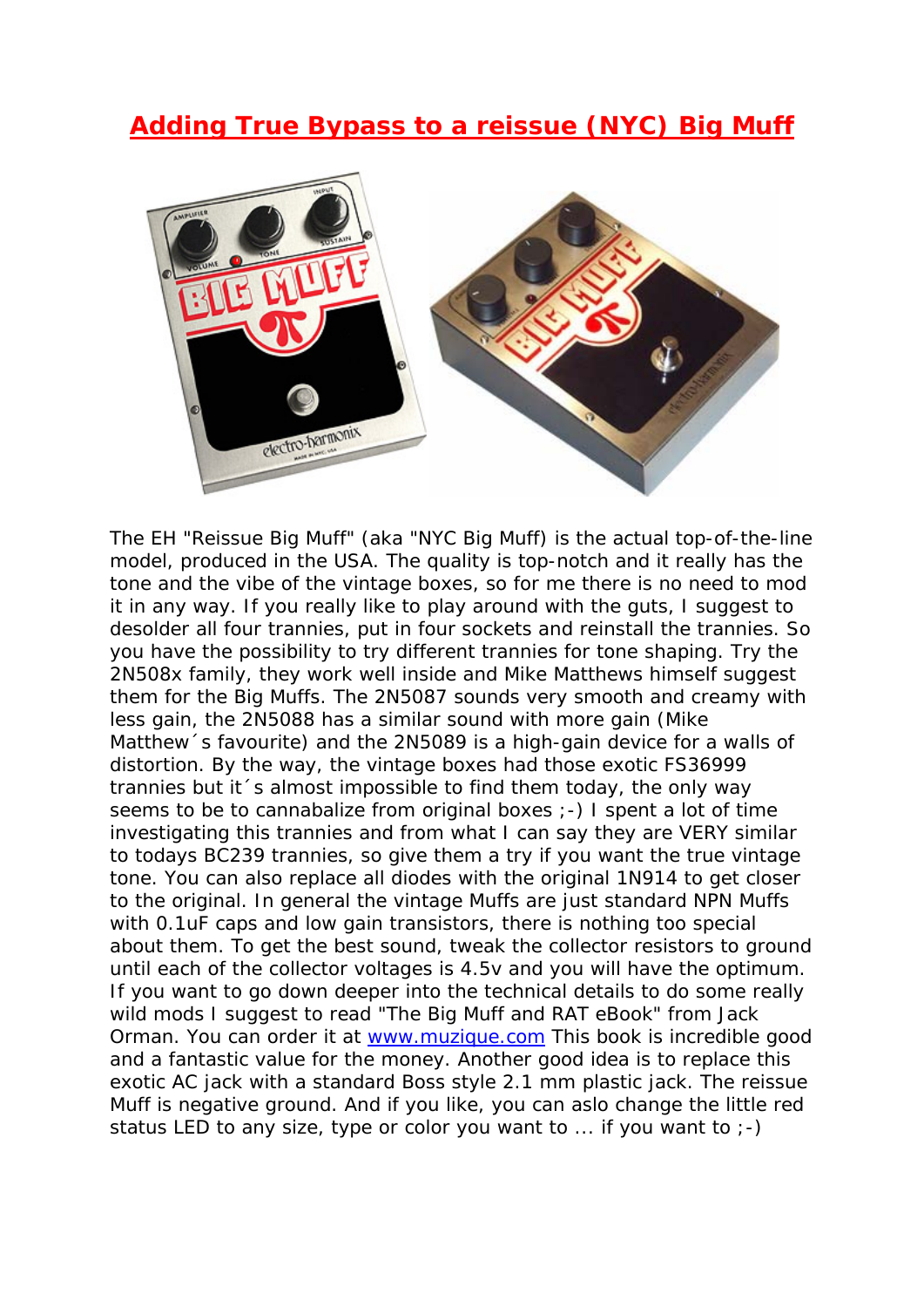So far so good, the modern Muffs are normally true-bypass when leaving the factory, only the older models (ca. 1998-2002) are not stock truebypass. When you open them, you will find this:



It 's easy to see if your model is true-bypass or not: if your switch has six lugs (DPDT) you have one of the older boxes and it is not true-bypass or maybe modded to true-bypass without LED indication ! If your switch has 9 lugs (3PDT), congratulations - it is a newer model and factory equipped with true-bypass.

If your box is not true-bypass, don´t worry, you can mod it within 10 minutes, all you need is a standard 3PDT switch and some inches of a good cable. And this is THE chance to change the LED if you want to, because you already have to rewire it during the true-bypass procedure. Look at the photo beyond and you will see how to connect the cables to the new switch. Cable  $#3$  and  $4$  go to the LED (don  $\acute{ }$ t forget the resistor !) and cable #1 and 2 are going to the battery clip.

For more details you will also find the circuit drawing of the Reissue Big Muff here.

Have fun and happy true-bypassing :-)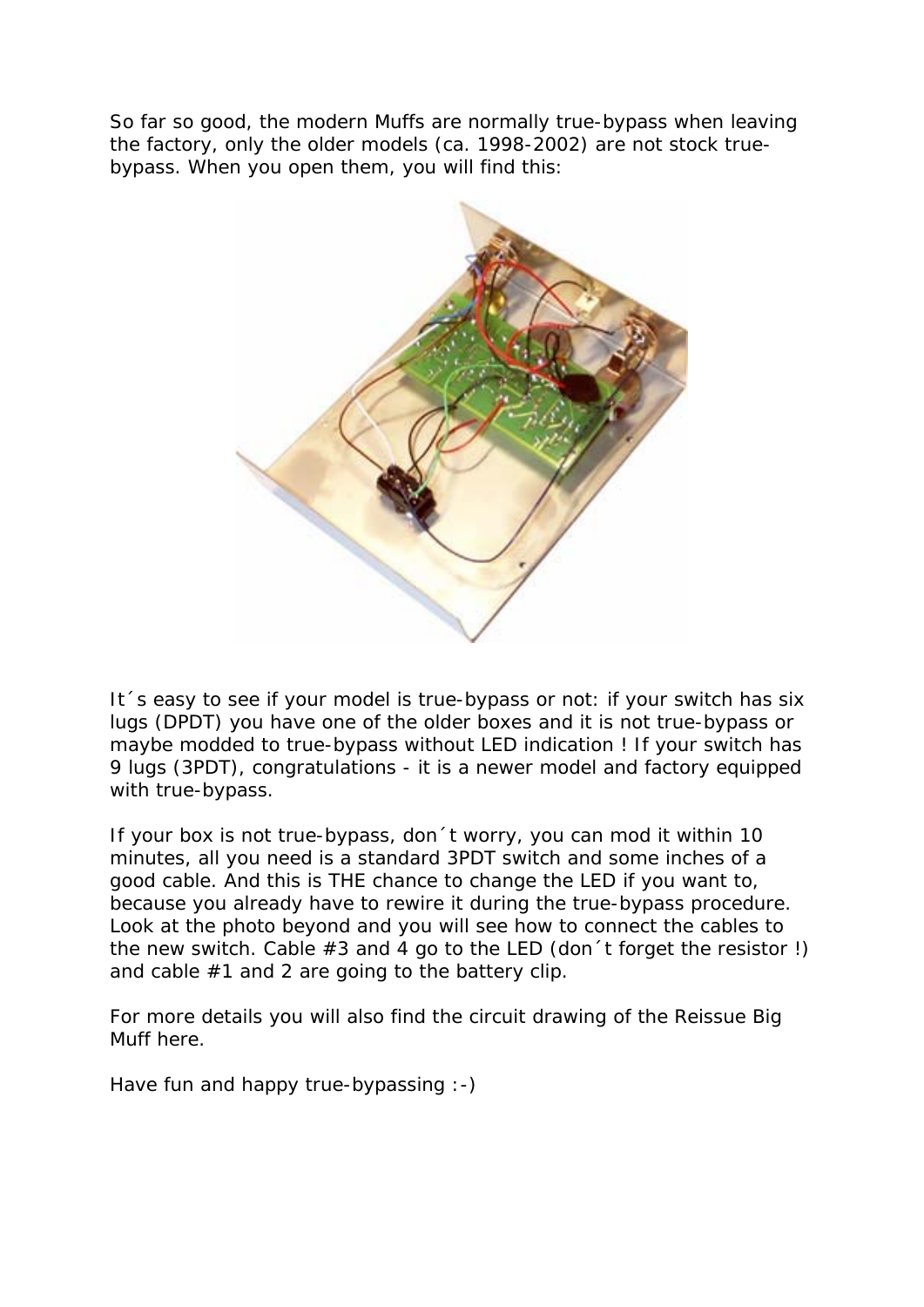